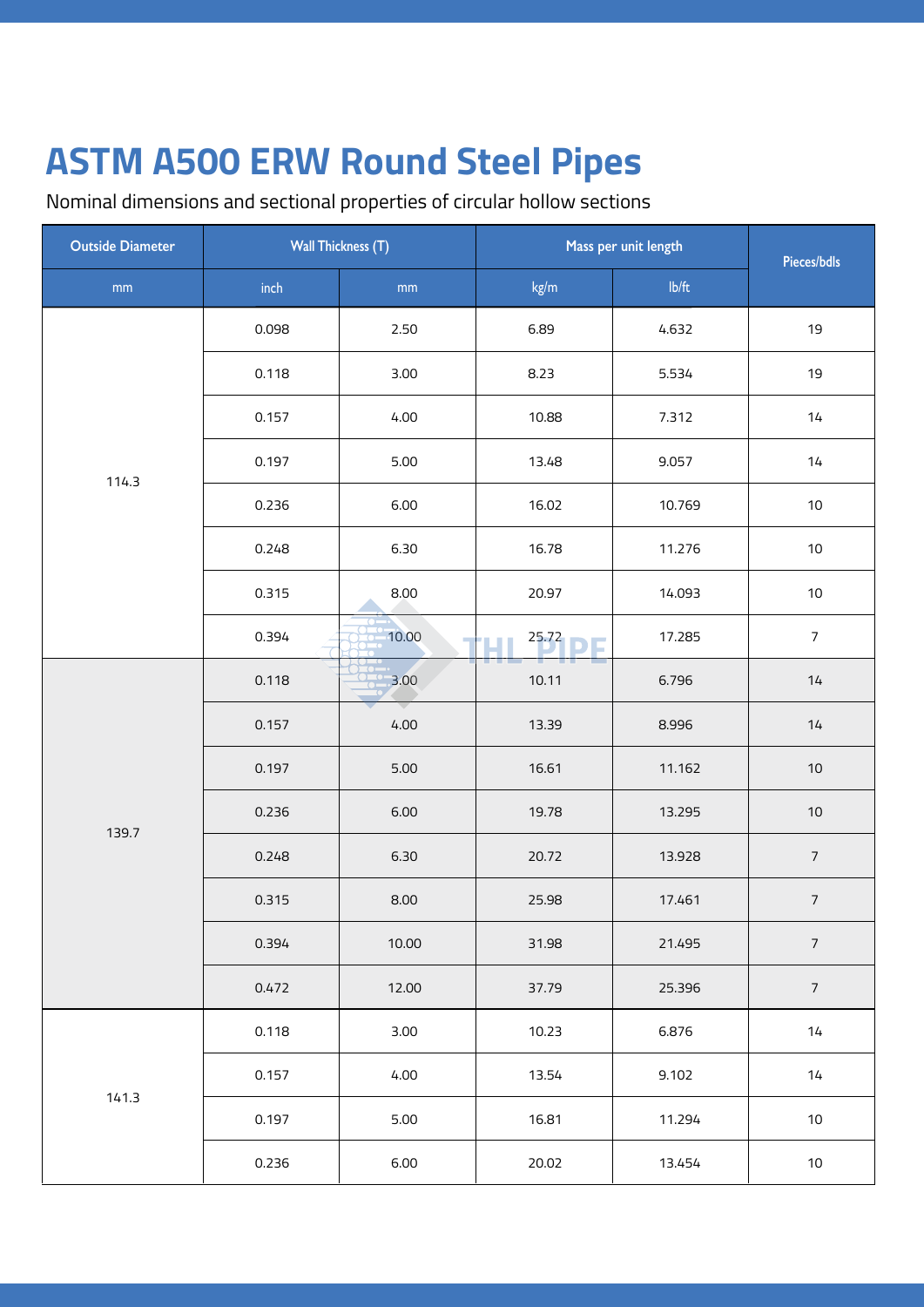| <b>Outside Diameter</b> | <b>Wall Thickness (T)</b> |       | Mass per unit length |        | Pieces/bdls    |
|-------------------------|---------------------------|-------|----------------------|--------|----------------|
| $\mathsf{mm}$           | inch                      | mm    | kg/m                 | Ib/ft  |                |
|                         | 0.248                     | 6.30  | 20.97                | 14.095 | $\overline{7}$ |
|                         | 0.315                     | 8.00  | 26.30                | 17.673 | $\overline{7}$ |
| 141.3                   | 0.394                     | 10.00 | 32.38                | 21.760 | $\sqrt{ }$     |
|                         | 0.472                     | 12.00 | 38.26                | 25.714 | $\overline{7}$ |
|                         | 0.118                     | 3.00  | 11.99                | 8.059  | $10$           |
|                         | 0.157                     | 4.00  | 15.89                | 10.679 | $10$           |
|                         | 0.197                     | 5.00  | 19.74                | 13.266 | $10$           |
| 165.1                   | 0.236                     | 6.00  | 23.54                | 15.820 | $\sqrt{ }$     |
|                         | 0.248                     | 6.30  | 24.67                | 16.580 | $\sqrt{ }$     |
|                         | 0.315                     | 8.00  | 30.99                | 20.828 | $\sqrt{ }$     |
|                         | 0.394                     | 10.00 | 38.25                | 25.704 | $\sqrt{ }$     |
|                         | 0.472                     | 12.00 | 45.31                | 30.447 | $\sqrt{4}$     |
|                         | 0.118                     | 3.00  | 12.23                | 8.218  | $10$           |
|                         | 0.157                     | 4.00  | 16.21                | 10.892 | 10             |
|                         | 0.197                     | 5.00  | 20.13                | 13.532 | $10$           |
| 168.3                   | 0.236                     | 6.00  | 24.01                | 16.138 | $\overline{7}$ |
|                         | 0.248                     | 6.30  | 25.17                | 16.914 | $\overline{7}$ |
|                         | 0.315                     | 8.00  | 31.62                | 21.253 | $\sqrt{ }$     |
|                         | 0.394                     | 10.00 | 39.04                | 26.234 | $\sqrt{4}$     |
|                         | 0.472                     | 12.00 | 46.25                | 31.084 | $\sqrt{4}$     |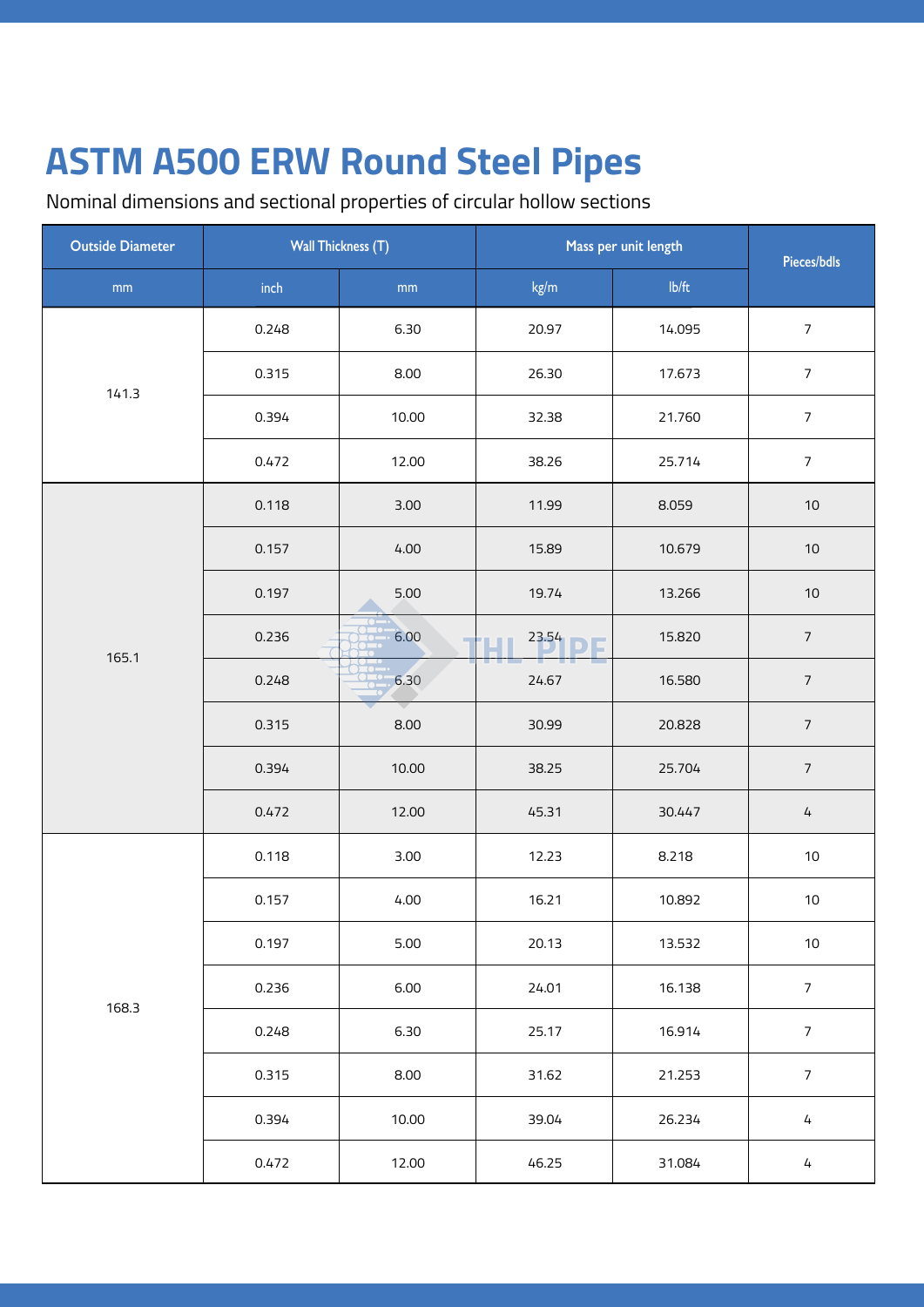| <b>Outside Diameter</b> | <b>Wall Thickness (T)</b> |               | Mass per unit length |        | Pieces/bdls    |
|-------------------------|---------------------------|---------------|----------------------|--------|----------------|
| mm                      | inch                      | $\mathsf{mm}$ | kg/m                 | Ib/ft  |                |
|                         | 0.157                     | 4.00          | 17.14                | 11.521 | $\overline{7}$ |
|                         | 0.197                     | $5.00$        | 21.31                | 14.319 | $\overline{7}$ |
|                         | 0.236                     | 6.00          | 25.42                | 17.083 | $\overline{4}$ |
| 177.8                   | 0.248                     | 6.30          | 26.64                | 17.906 | $\sqrt{4}$     |
|                         | 0.315                     | 8.00          | 33.50                | 22.512 | $\sqrt{4}$     |
|                         | 0.394                     | 10.00         | 41.38                | 27.809 | $\overline{4}$ |
|                         | 0.472                     | 12.00         | 49.06                | 32.973 | $\frac{1}{4}$  |
| 193.7                   | 0.157                     | 4.00          | 18.71                | 12.575 | $\overline{7}$ |
|                         | 0.197                     | 5.00          | 23.27                | 15.636 | $\overline{7}$ |
|                         | 0.236                     | 6.00          | 27.77                | 18.664 | $\overline{7}$ |
|                         | 0.248                     | 6.30          | 29.11                | 19.566 | $\overline{7}$ |
|                         | 0.315                     | 8.00          | 36.63                | 24.620 | $\frac{1}{4}$  |
|                         | 0.394                     | 10.00         | 45.30                | 30.444 | $\frac{1}{4}$  |
|                         | 0.472                     | 12.00         | 53.77                | 36.135 | 4              |
|                         | 0.157                     | 4.00          | 21.22                | 14.259 | $\sqrt{4}$     |
| 219.1                   | 0.197                     | $5.00$        | 26.40                | 17.741 | $\frac{1}{4}$  |
|                         | 0.236                     | 6.00          | 31.53                | 21.190 | $\frac{1}{4}$  |
|                         | 0.248                     | 6.30          | 33.06                | 22.218 | $\overline{4}$ |
|                         | 0.315                     | 8.00          | 41.65                | 27.988 | $\frac{1}{4}$  |
|                         | 0.394                     | 10.00         | 51.56                | 34.653 | $\sqrt{4}$     |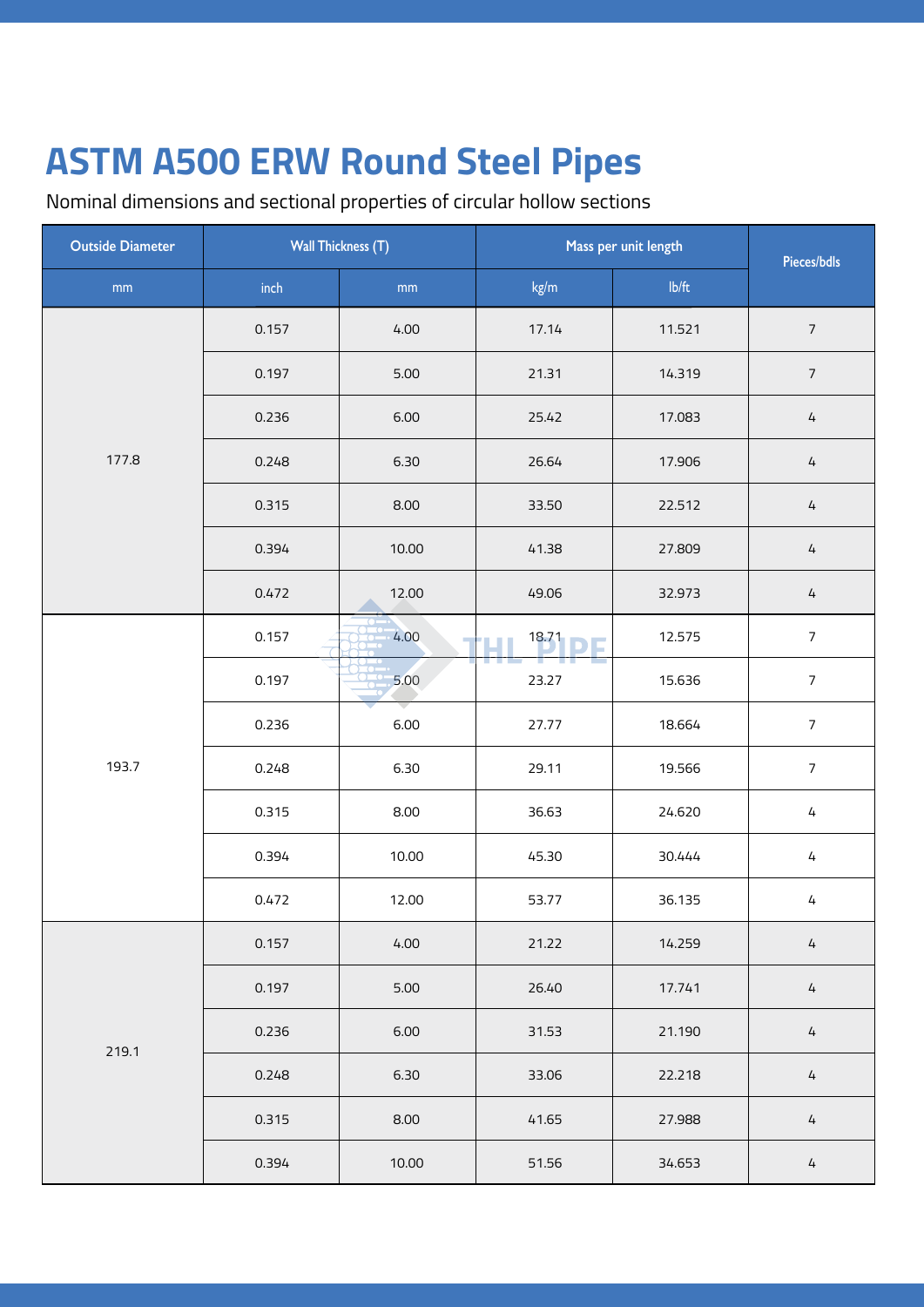| <b>Outside Diameter</b> | <b>Wall Thickness (T)</b> |               | Mass per unit length |        | Pieces/bdls    |
|-------------------------|---------------------------|---------------|----------------------|--------|----------------|
| mm                      | inch                      | $\mathsf{mm}$ | kg/m                 | Ib/ft  |                |
| 219.1                   | 0.472                     | 12.00         | 61.29                | 41.186 | $\overline{4}$ |
|                         | 0.157                     | 4.00          | 23.72                | 15.943 | 4              |
|                         | 0.197                     | 5.00          | 29.53                | 19.846 | 4              |
|                         | 0.236                     | 6.00          | 35.29                | 23.715 | 4              |
| 244.5                   | 0.248                     | 6.30          | 37.01                | 24.870 | $\overline{4}$ |
|                         | 0.315                     | 8.00          | 46.66                | 31.355 | $\overline{2}$ |
|                         | 0.394                     | 10.00         | 57.83                | 38.863 | $\overline{2}$ |
|                         | 0.472                     | 12.00         | 68.80                | 46.238 | $\overline{2}$ |
| 273.1                   | 0.157                     | 4.00          | 26.54                | 17.839 | $\overline{2}$ |
|                         | 0.197                     | 5.00          | 33.06                | 22.216 | $\overline{2}$ |
|                         | 0.236                     | 6.00          | 39.52                | 26.559 | $\overline{2}$ |
|                         | 0.248                     | 6.30          | 41.45                | 27.856 | $\overline{2}$ |
|                         | 0.315                     | 8.00          | 52.30                | 35.147 | $\overline{2}$ |
|                         | 0.394                     | 10.00         | 64.88                | 43.602 | $\overline{2}$ |
|                         | 0.472                     | 12.00         | 77.26                | 51.925 | $\overline{2}$ |
|                         | 0.197                     | 5.00          | 39.32                | 26.425 | $\overline{2}$ |
| 323.9                   | 0.236                     | 6.00          | 47.04                | 31.611 | $\overline{2}$ |
|                         | 0.248                     | 6.30          | 49.34                | 33.160 | $\overline{2}$ |
|                         | 0.315                     | 8.00          | 62.32                | 41.882 | $\overline{2}$ |
|                         | 0.394                     | 10.00         | 77.41                | 52.021 | $\overline{2}$ |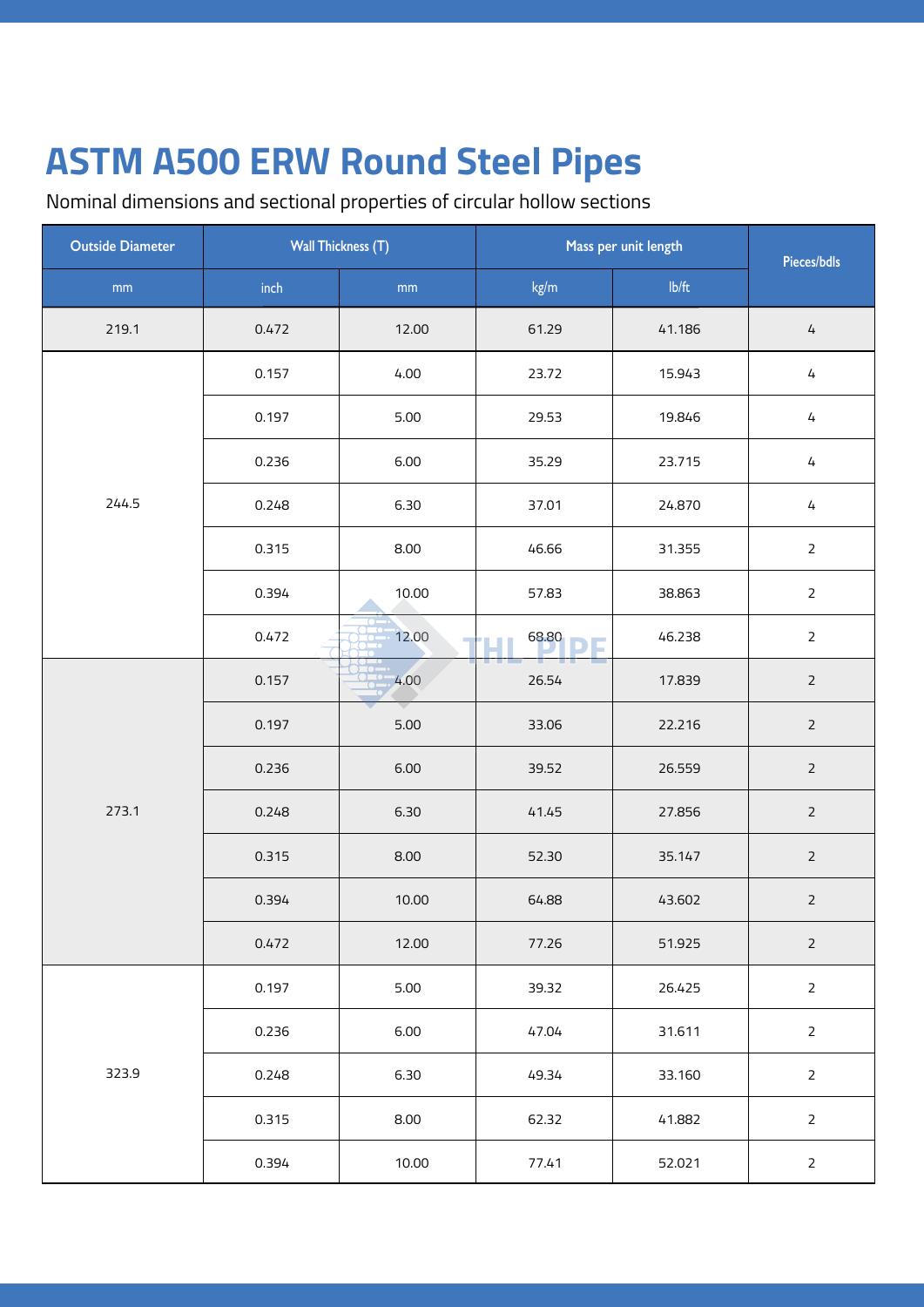Nominal dimensions and sectional properties of circular hollow sections

| <b>Outside Diameter</b> | <b>Wall Thickness (T)</b> |               | Mass per unit length |        | Pieces/bdls |  |
|-------------------------|---------------------------|---------------|----------------------|--------|-------------|--|
| mm                      | inch                      | <sub>mm</sub> | kg/m                 | lb/ft  |             |  |
| 323.9                   | 0.472                     | 12.00         | 92.30                | 62.028 |             |  |

#### **TOLERANCES ON SHAPE AND MASS**

| Characteristic             | <b>Circular hollow sections</b>           |                                                     | Outside flat Dimensions for Square and<br><b>Rectangular hollow sections</b>  |  |  |
|----------------------------|-------------------------------------------|-----------------------------------------------------|-------------------------------------------------------------------------------|--|--|
|                            |                                           | OD Flat dimensions<br>in. $(mm)$                    | Permissible<br>Variations over<br>and under flat<br>dimensions (a)<br>in.[mm] |  |  |
|                            |                                           | 2 1/2 [65] or under                                 | $0.020$ [0.5]                                                                 |  |  |
| <b>External dimensions</b> | ± 0.75% of the specified outside diameter | Over 2 1/2 - 3 1/2 [65 - 90]                        | $0.025$ [0.6]                                                                 |  |  |
|                            |                                           | Over 3 1/2 - 5 1/2 [90 - 140]                       | $0.030$ [ 0.8 ]                                                               |  |  |
|                            |                                           | Over 5 1/2 [140]                                    | 0.01 times large flat dimension                                               |  |  |
| Thickness(T)               | ±10% of the specified wall thickness.     |                                                     |                                                                               |  |  |
| Squareness of sides(Ø      | $90^{\circ} \pm 2^{\circ}$                |                                                     |                                                                               |  |  |
| External corner profile    |                                           | not exceed three times the specified wall thickness | The radius of each outside corner of the section shall                        |  |  |
| Twist                      | $-$                                       | OD Flat dimensions<br>in. $(mm)$                    | Max. Permissible<br>Variation<br>Twist per meter of<br>length in.(mm)         |  |  |
|                            |                                           | 1 1/2 [40] and under                                | $0.05$ [1.3]                                                                  |  |  |
|                            |                                           | Over 1 1/2 - 2 1/2 [40 -65]                         | $0.062$ [1.6]                                                                 |  |  |
|                            |                                           | Over 2 1/2 - 4 [65 - 100]                           | 0.075[1.9]                                                                    |  |  |
|                            |                                           | Over 4 - 6 [100 - 150]                              | $0.087$ [2.2]                                                                 |  |  |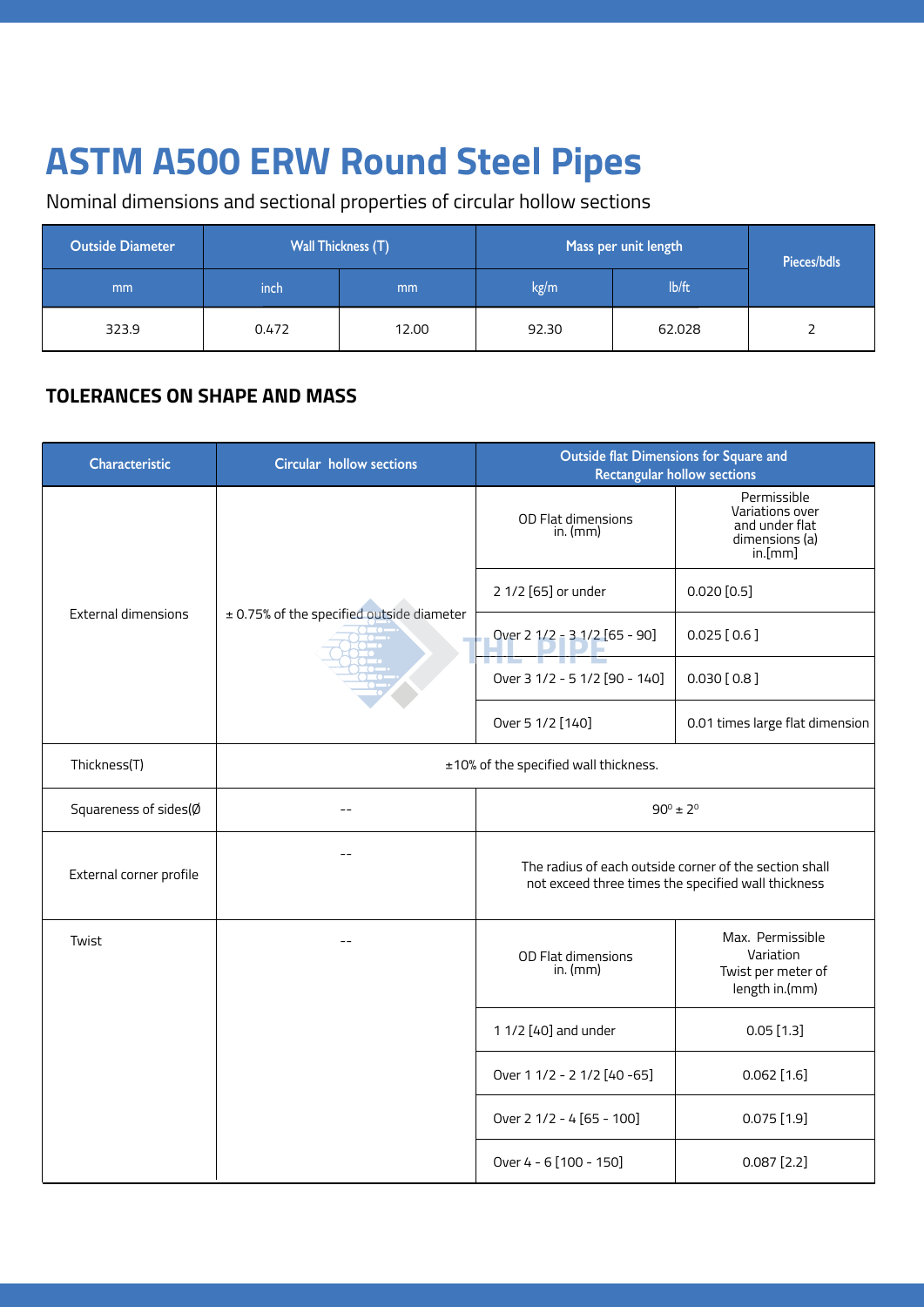Nominal dimensions and sectional properties of circular hollow sections

| Characteristic | Circular hollow sections                                          | <b>Outside flat Dimensions for Square and</b><br><b>Rectangular hollow sections</b> |               |  |
|----------------|-------------------------------------------------------------------|-------------------------------------------------------------------------------------|---------------|--|
| Twist          | $- -$                                                             | Over 6 - 8 [150 - 200]                                                              | $0.100$ [2.5] |  |
|                |                                                                   | Over 8 [200]                                                                        | $0.112$ [2.8] |  |
| Straightness   | 0.20 % of total length [ 10mm x length (in meters) divided by 5 ] |                                                                                     |               |  |
| Length         | $-0/+20mm$                                                        |                                                                                     |               |  |
|                |                                                                   |                                                                                     |               |  |

(a) The permissible variations include allowances for convexity and concavity. For rectangular tubing having a ratio of outside large to small flat dimension less than 1.5, and for square tubing, the permissible variations in small flat dimension shall be identical to the permissible variations in large flat dimension. For rectangular tubing having a ratio of outside large to small flat dimension in the range of 1.5 to 3.0 inclusive, the permissible variations in small flat dimension shall be 1.50 times the permissible variations in large flat dimension. For rectangular tubing having a ratio of outside large to small flat dimension greater than 3.0, the permissible variations in small flat dimension shall be 2.0 times the permissible variations in large flat dimension.



### **CHEMICAL COMPOSITION:**

|                             | <b>Composition, %</b> |                         |                      |                         |  |  |
|-----------------------------|-----------------------|-------------------------|----------------------|-------------------------|--|--|
| <b>Element</b>              |                       | Grades A & B            | <b>Grade C</b>       |                         |  |  |
|                             | <b>Heat Analysis</b>  | <b>Product Analysis</b> | <b>Heat Analysis</b> | <b>Product Analysis</b> |  |  |
| Carbon, max <sup>A</sup>    | 0.26                  | 0.30                    | 0.23                 | 0.27                    |  |  |
| Manganese, max <sup>A</sup> | 1.35                  | 1.40                    | 1.35                 | 1.40                    |  |  |
| Phosphorus, max             | 0.035                 | 0.045                   | 0.035                | 0.045                   |  |  |
| Sulfur, max                 | 0.035                 | 0.045                   | 0.035                | 0.045                   |  |  |
| Copper, min <sup>B</sup>    | 0.20                  | 0.18                    | 0.20                 | 0.18                    |  |  |

A) For each reduction of 0.01 percentage point below the specified maximum for carbon, an increase of 0.06 percentage point above the specified maximum for manganese is permitted, up to a maximum of 1.50% by heat analysis and 1.60 % by product analysis. B) If copper-containing steel is specified in the purchase order.